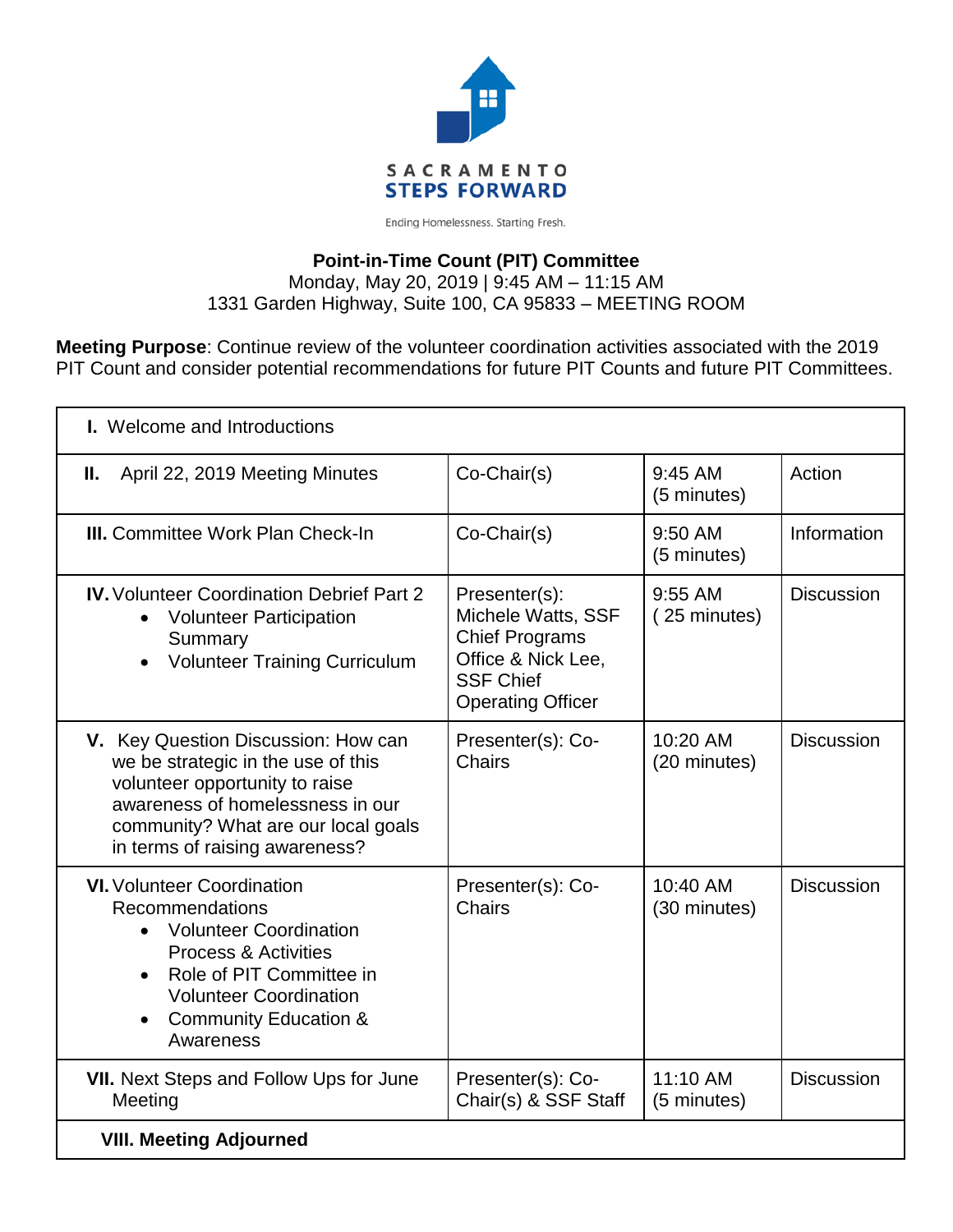

Ending Homelessness. Starting Fresh.

#### **Point-in-Time Count (PIT) Committee of the Sacramento CoC Board**

### **Meeting Minutes**

Monday, April 22, 2019 1331 Garden Highway, Suite 100, CA 95833, NIC Main Meeting Room

| Attendance:              |                                          |                |
|--------------------------|------------------------------------------|----------------|
| <b>Member</b>            | <b>Organization</b>                      | <b>Present</b> |
| David Heitsman           | Sacramento LGBT Center                   | Yes            |
| Jesse Archer             | <b>Sacramento LGBT Center</b>            | Yes            |
| <b>Bridget Alexander</b> | Waking the Village                       | Yes            |
| Benjamin Uhlenhop        | <b>Next Move</b>                         | Yes            |
| Jeff Tardaguila          | <b>Community Member</b>                  | Yes            |
| <b>Stefan Heisler</b>    | City of Rancho Cordova                   | Yes            |
| Noel Kammermann          | Loaves & Fishes                          | Yes            |
| Julie Pederson           | Sacramento Sheriff's Department          | Yes            |
| Daniel Monk              | <b>Sacramento City Police Department</b> | Yes            |

| <b>Guests &amp; Staff</b> | Organization                               |  |
|---------------------------|--------------------------------------------|--|
| Arturo Baiocchi           | <b>CSUS</b>                                |  |
| Susanna Curry             | <b>CSUS</b>                                |  |
| <b>Justin Morris</b>      | <b>CSUS</b>                                |  |
| <b>Kate Casarino</b>      | <b>SSF Contracts &amp; CoC Coordinator</b> |  |
| Nick Lee                  | SSF COO                                    |  |
| <b>Michele Watts</b>      | <b>SSF CPO</b>                             |  |
| <b>Chris Weare</b>        | SSF Data Analytics & Research Manager      |  |

Meeting Purpose:

To review the volunteer coordination activities associated with the 2019 PIT Count in preparation for consideration of recommendations for future PIT Counts and future PIT Count Committees.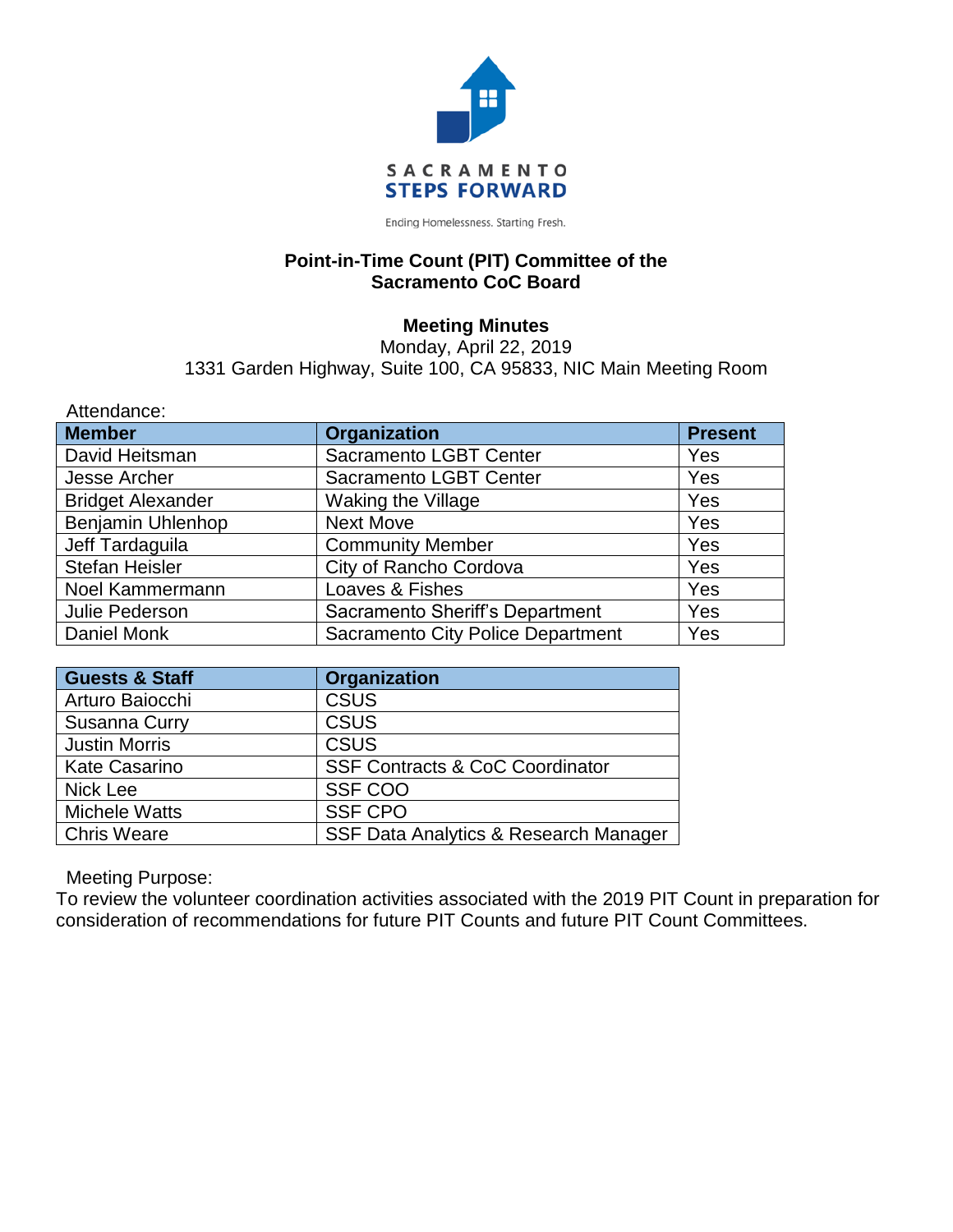| I. Welcome and Introductions                                                                                                                                                                                                                                                                                                                                                                                                                                                                                                                                                                                                                                                                                                                                                                                                                                                                                                                                                                                                                                                                                                                                                                                                                                                                                                                       |                                                                                                                          |                   |  |  |
|----------------------------------------------------------------------------------------------------------------------------------------------------------------------------------------------------------------------------------------------------------------------------------------------------------------------------------------------------------------------------------------------------------------------------------------------------------------------------------------------------------------------------------------------------------------------------------------------------------------------------------------------------------------------------------------------------------------------------------------------------------------------------------------------------------------------------------------------------------------------------------------------------------------------------------------------------------------------------------------------------------------------------------------------------------------------------------------------------------------------------------------------------------------------------------------------------------------------------------------------------------------------------------------------------------------------------------------------------|--------------------------------------------------------------------------------------------------------------------------|-------------------|--|--|
| Co-Chair Noel Kammerman called the meeting to order at 9:33 AM.                                                                                                                                                                                                                                                                                                                                                                                                                                                                                                                                                                                                                                                                                                                                                                                                                                                                                                                                                                                                                                                                                                                                                                                                                                                                                    |                                                                                                                          |                   |  |  |
| March 25, 2019 Meeting Minutes<br>Н.                                                                                                                                                                                                                                                                                                                                                                                                                                                                                                                                                                                                                                                                                                                                                                                                                                                                                                                                                                                                                                                                                                                                                                                                                                                                                                               | Presenter: Noel Kammerman                                                                                                | Action            |  |  |
| M/S Stefan Heisler/Benjamin Uhlenhop to approve the March Minutes as written. Approved.                                                                                                                                                                                                                                                                                                                                                                                                                                                                                                                                                                                                                                                                                                                                                                                                                                                                                                                                                                                                                                                                                                                                                                                                                                                            |                                                                                                                          |                   |  |  |
| <b>III.</b> Committee Work Plan Approval                                                                                                                                                                                                                                                                                                                                                                                                                                                                                                                                                                                                                                                                                                                                                                                                                                                                                                                                                                                                                                                                                                                                                                                                                                                                                                           | Presenter: Noel Kammerman                                                                                                | Action            |  |  |
| M/S Bridget Alexander/Stefan Heisler to approve the work plan (attached) as presented.<br>Approved.                                                                                                                                                                                                                                                                                                                                                                                                                                                                                                                                                                                                                                                                                                                                                                                                                                                                                                                                                                                                                                                                                                                                                                                                                                                |                                                                                                                          |                   |  |  |
| <b>IV.</b> PIT Report- Opportunity for Input<br><b>Report Design Questions</b><br>(Structure, Format, and<br>Content Emphasis)                                                                                                                                                                                                                                                                                                                                                                                                                                                                                                                                                                                                                                                                                                                                                                                                                                                                                                                                                                                                                                                                                                                                                                                                                     | Presenters: Arturo Baiocchi, PhD,<br>Susanna Curry, PhD, and Justin<br>Morris, PhD, CSUS ISR                             | <b>Discussion</b> |  |  |
| Members provided input on three key topics provided in advance (memo attached), as well as<br>general input. CSUS noted all comments and will take them into account as they draft the report.                                                                                                                                                                                                                                                                                                                                                                                                                                                                                                                                                                                                                                                                                                                                                                                                                                                                                                                                                                                                                                                                                                                                                     |                                                                                                                          |                   |  |  |
| V. Volunteer Coordination Debrief<br><b>Volunteer Participation</b><br>Summary<br><b>Volunteer Training Curriculum</b><br><b>Volunteer Survey Responses</b>                                                                                                                                                                                                                                                                                                                                                                                                                                                                                                                                                                                                                                                                                                                                                                                                                                                                                                                                                                                                                                                                                                                                                                                        | Presenters: Michele Watts, SSF<br>Chief Programs Officer; Nick Lee,<br>SSF Chief Operating Officer; &<br>Arturo Baiocchi | <b>Discussion</b> |  |  |
| Staff provided a verbal summary on volunteer participation. May meeting. Members reviewed the<br>Interviewer training curriculum and the volunteer survey responses. A written summary on<br>volunteer participation and the Counter training curriculum will be reviewed at the May meeting.<br>Member input based on volunteer survey responses:<br><b>Communicating with Volunteers</b><br>- Consider creating a central website not just to register but also for posting information volunteers<br>need along the way, such as FAQs, updates, schedules, etc.<br>- Establish a complete, detailed schedule in advance. Training dates and locations, deployment<br>locations and arrival times, etc., should be set up prior to launching recruitment to the extent<br>possible.<br>- Additional staffing is needed to ensure volunteer training and communications with volunteers<br>leading up to count nights runs smoothly.<br><b>Training Content</b><br>- Emphasize that the methodology requires sending volunteers to some areas where there won't be<br>anyone to count, but that this is still an important part of the count.<br>- Structure the Interviewer training to emphasize this position's team leadership responsibilities.<br>- Ensure that Interviewer training includes how to ask questions and listen respectfully. |                                                                                                                          |                   |  |  |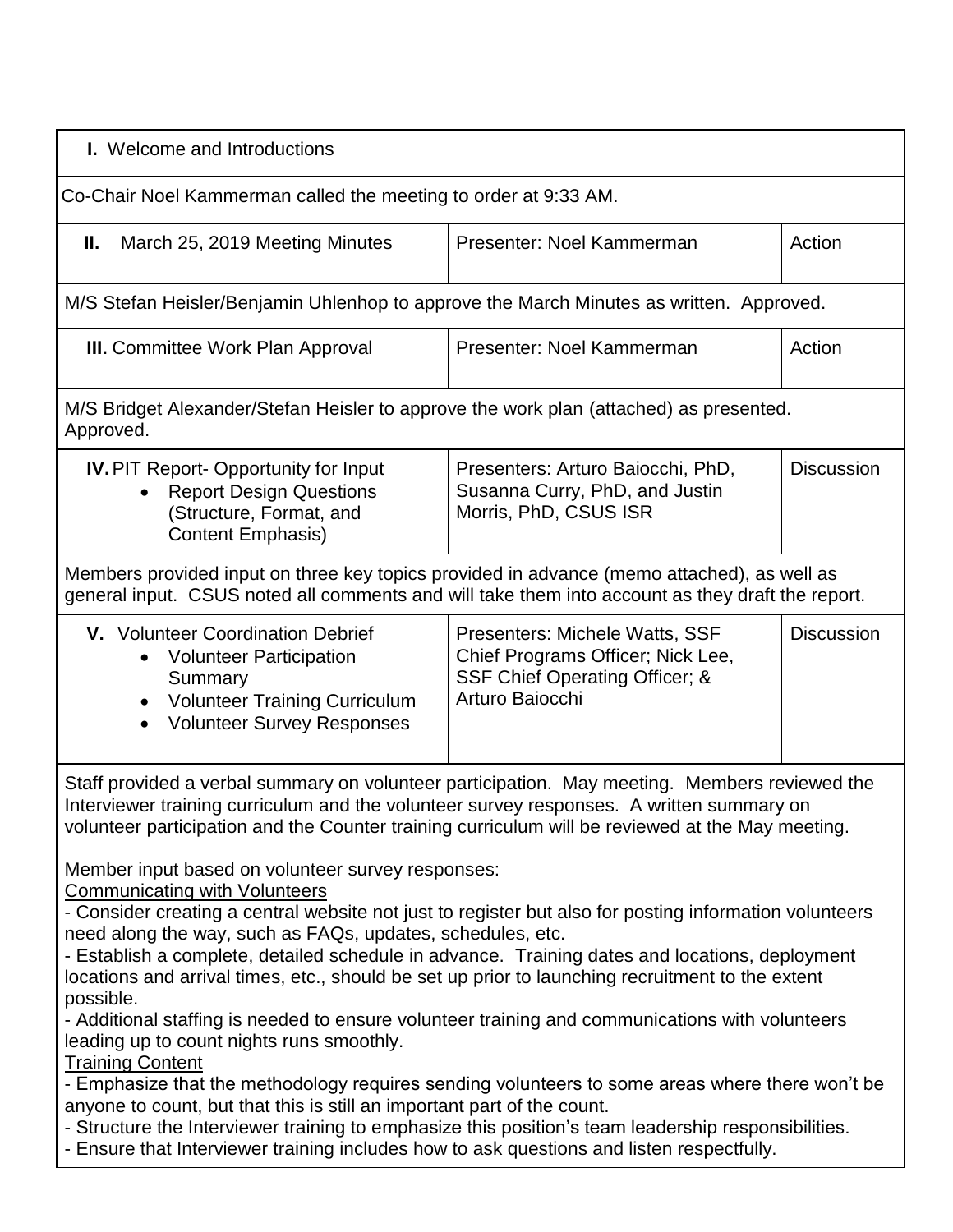- Ensure that training on how to ask the sexual orientation and gender identity questions appropriately is provided again. **General** 

- Consider ways to improve the app component of the count (this will be explored further in the Research Design activities scheduled for the June and July committee meetings) - Is there a way to send volunteers to zones where they live? What are pros/cons of this?

| Michele Watts<br>• Summary of Follow Ups for<br>May Meeting |
|-------------------------------------------------------------|
|-------------------------------------------------------------|

At the May meeting, the written volunteer participation discussion and the Counter training curriculum will be provided and reviewed.

The May meeting falls on Memorial Day. Staff will poll members to select a different meeting date. (*May 20, 2019 was later selected as the meeting date.)*

### **VIII. Meeting Adjourned**

Co-Chair Noel Kammerman adjourned the meeting at 11:20 AM.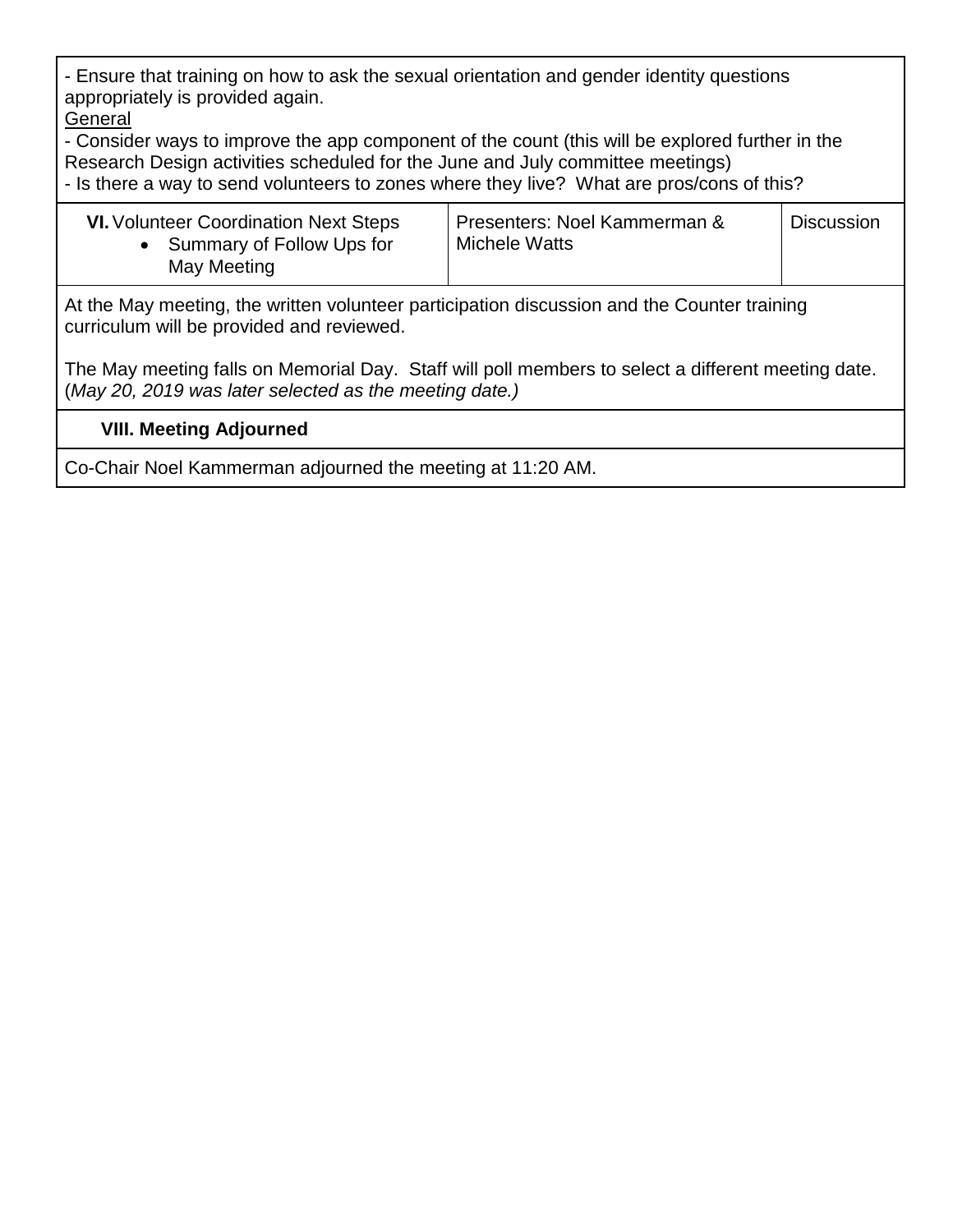# **2019 PIT Committee Work Plan 5/20/19 Update**

Approved 4/22/19

| Component/Activities                                                                                                                                                                    | Start Date End Date Status |         | Notes                                                                                         |
|-----------------------------------------------------------------------------------------------------------------------------------------------------------------------------------------|----------------------------|---------|-----------------------------------------------------------------------------------------------|
| Research Design - Methodology & Reporting                                                                                                                                               |                            |         |                                                                                               |
| Product/Deliverable: Recommendations on future PIT processes related to reseach design.                                                                                                 |                            |         |                                                                                               |
| Debrief targeted activities to count TAY and develop<br>recommendations for the next PIT. Also develop recommendations<br>for applying TAY approach to counting families with children. | 6/24/19                    | 7/22/19 |                                                                                               |
| PIT Survey: Review 2019 survey and develop a community process<br>for adding non-HUD-mandated questions for the next PIT.                                                               | 6/24/19                    | 7/22/19 |                                                                                               |
| Mapping: Debrief the 2019 mapping process, including a review of<br>outreach efforts and participating agencies to develop<br>recommendations the next PIT.                             | 6/24/19                    | 7/22/19 |                                                                                               |
| Key Research Design Questions & Considerations:                                                                                                                                         |                            |         |                                                                                               |
| Should the Sacramento CoC conduct a full PIT that includes an<br>unsheltered count annually?                                                                                            | 6/24/19                    | 7/22/19 |                                                                                               |
| Can we use drones to do any part of the unsheltered count (pre-<br>deployment mapping and/or actual counting the nights of)?                                                            | 6/24/19                    | 7/22/19 |                                                                                               |
| <b>Volunteer Coordination</b>                                                                                                                                                           |                            |         |                                                                                               |
| Product/Deliverable:Recommendations on future PIT processes related to volunteer coordination.                                                                                          |                            |         |                                                                                               |
| Debrief the 2019 volunteer recruitment efforts and results and<br>develop recommendations for the next PIT.                                                                             | 4/22/19                    | 5/20/19 | Scheduled for 5/20/19                                                                         |
| Review the 2019 volunteer training curriculum and develop<br>recommendations for the next PIT.                                                                                          | 4/22/19                    | 5/20/19 | Interviewer training<br>reviewed 4/22/19,<br>Counter training review<br>scheduled for 5/20/19 |